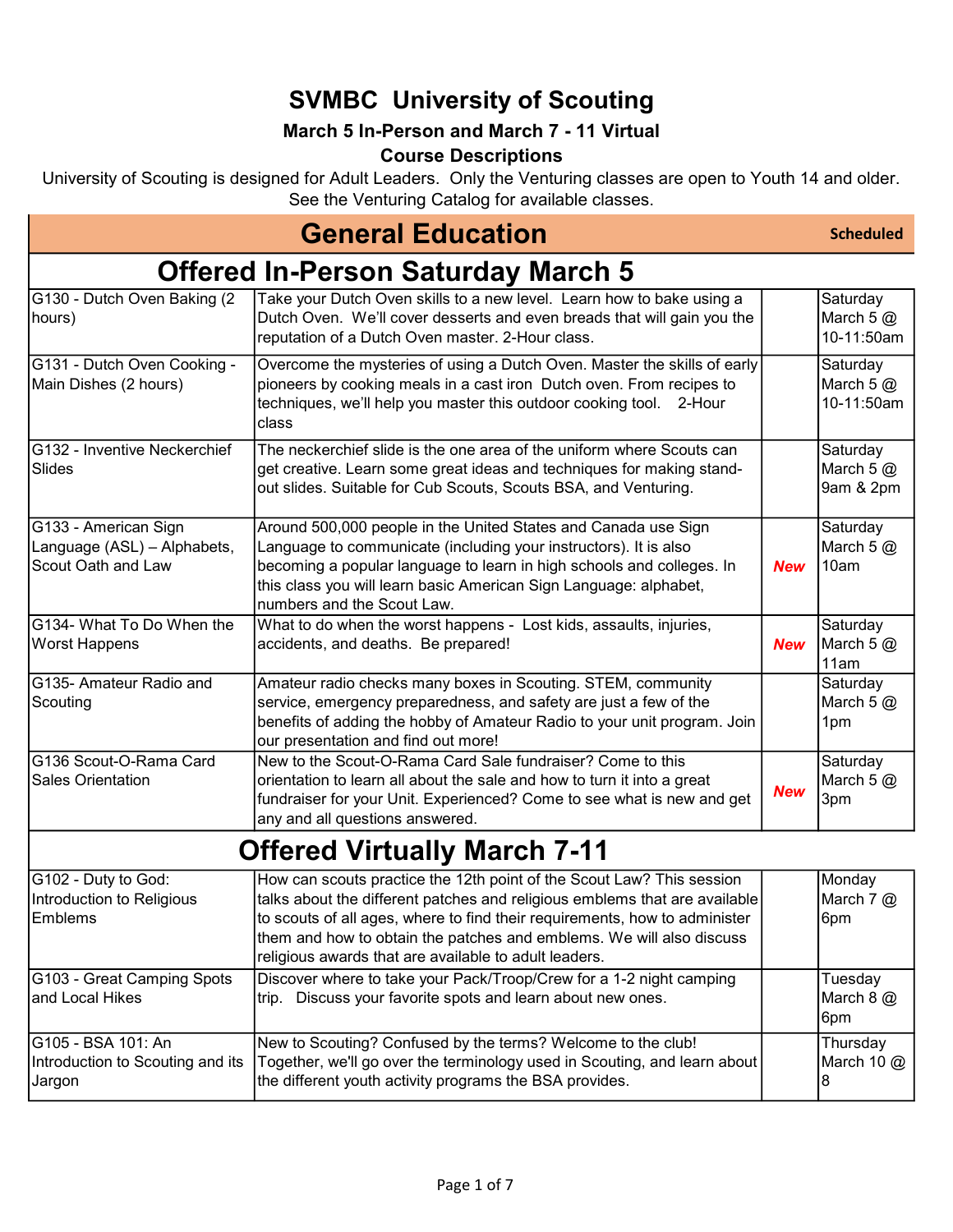| G106 - Getting Parents to Step<br>Up to Volunteer                             | Does your unit have more parent volunteers than it knows what to do<br>with? I didn't think so. This session will help you to recruit new volunteers<br>by teaching techniques to keep your parents from saying "No thank you"<br>and overcoming the dreaded silence when you ask at a parent meeting<br>"Who wants to help me ?"                                                                                                                                            |            | Tuesday<br>March 8 @<br>8pm         |
|-------------------------------------------------------------------------------|------------------------------------------------------------------------------------------------------------------------------------------------------------------------------------------------------------------------------------------------------------------------------------------------------------------------------------------------------------------------------------------------------------------------------------------------------------------------------|------------|-------------------------------------|
| G107 - Being Your Unit's New<br><b>Member Coordinator</b>                     | Inviting new families to join your unit and making it easy for them to join<br>and get involved is essential to help your unit to thrive. We will give New<br>Member Coordinators best practices to help them be successful in<br>engaging new families.                                                                                                                                                                                                                     |            | Tuesday<br>March 8<br>@6pm          |
| G108 - Commissioner's<br>Challenge and the 2022 JTE                           | They say that there is no free lunch, but you CAN get free cloth badges<br>or pinewood derby cars by completing the Commissioner's Challenge.<br>This class will discuss how the Commissioner's Challenge works<br>together with the Journey to Excellence goals you may already have in<br>place.                                                                                                                                                                           |            | Friday March<br>11 @ 7pm            |
| G109 - Creating Inclusive and<br><b>Welcoming Environments in</b><br>Scouting | Join us for a structured discussion on how we can all work together to<br>create more open, welcoming, and inclusive environments in Scouting.<br>This class will be run by a core volunteer from Scouts for Equality, an<br>organization that advocates for a fully-inclusive Scouting movement. This<br>class is suitable for all groups, but may be more applicable to Scouts<br><b>BSA and Venturing.</b>                                                                |            | Monday<br>March $7$ $\omega$<br>6pm |
| G110 - How to Work with your<br><b>Unit Commissioner</b>                      | We'll take the mystery out of working with your Unit Commissioner. You<br>will find out who/what a Unit Commissioner is, why you would want one,<br>and what a Unit Commissioner can do for you and your Unit.                                                                                                                                                                                                                                                               |            | Wednesday<br>March $9@6$<br>pm      |
| G111 - International Scouting                                                 | An overview of International Scouting programs, jamborees, awards and<br>recognition, activities, camps, jobs, and resources available to adult and<br>youth BSA members. Learn about Scouting all around the world from<br>someone who has experienced it.                                                                                                                                                                                                                  |            | Wednesday<br>March $9@8$<br>pm      |
| G112 - Creating a Community<br>of Upstanders (Bullying<br>Prevention)         | We will discuss the differences between bullying and harassment, types<br>of bullying including cyber-bullying and the prevalence and<br>consequences of bullying. Suggestions will be offered for responding to<br>bullying behaviors and how to be proactive. Attendees will learn the<br>signs of a child who is being targeted and how to help them, how you can<br>help the aggressor change their behavior, and how you can help change<br>bystanders into upstanders. |            | Friday March<br>11 @ 6pm            |
| G113 - Jamborees 2023!                                                        | Come learn about BOTH Jamborees happening in 2023 (National<br>Jamboree & World Scout Jamboree) and find out how you can sign up!<br>We'll also look back at WSJ 2019 and discuss how this will be similar<br>and different to the 2023 Jamborees.                                                                                                                                                                                                                           | <b>New</b> | Friday March<br>11 @ 8pm            |
| G114 - Scout-O-Rama Card<br><b>Sales Orientation</b>                          | New to the Scout-O-Rama Card Sale fundraiser? Come to this<br>orientation to learn all about the sale and how to turn it into a great<br>fundraiser for your Unit. Experienced? Come to see what is new and get<br>any and all questions answered.                                                                                                                                                                                                                           | <b>New</b> | Wednesday<br>March $9@6$<br>pm      |
| G115 - Marketing Scouting                                                     | Discover creative ways to showcase your Scout unit in the community<br>with local media, social media and at community events. Great for when<br>your unit is planning service projects, courts of honor and recruiting<br>events.                                                                                                                                                                                                                                           | <b>New</b> | Wednesday<br>March $9@8$<br>pm      |
| G116- BSA STEM Nova &<br>Supernova Awards                                     | Gain ideas for activities that can be applied to STEM adventures, Nova,<br>and Supernova awards from the experiences of a den leader, ASM and<br>Supernova Mentor. Learn about qualifying as a BSA STEM Nova<br>counselor and Supernova mentor.                                                                                                                                                                                                                              | <b>New</b> | Friday March<br>11 @ 8pm            |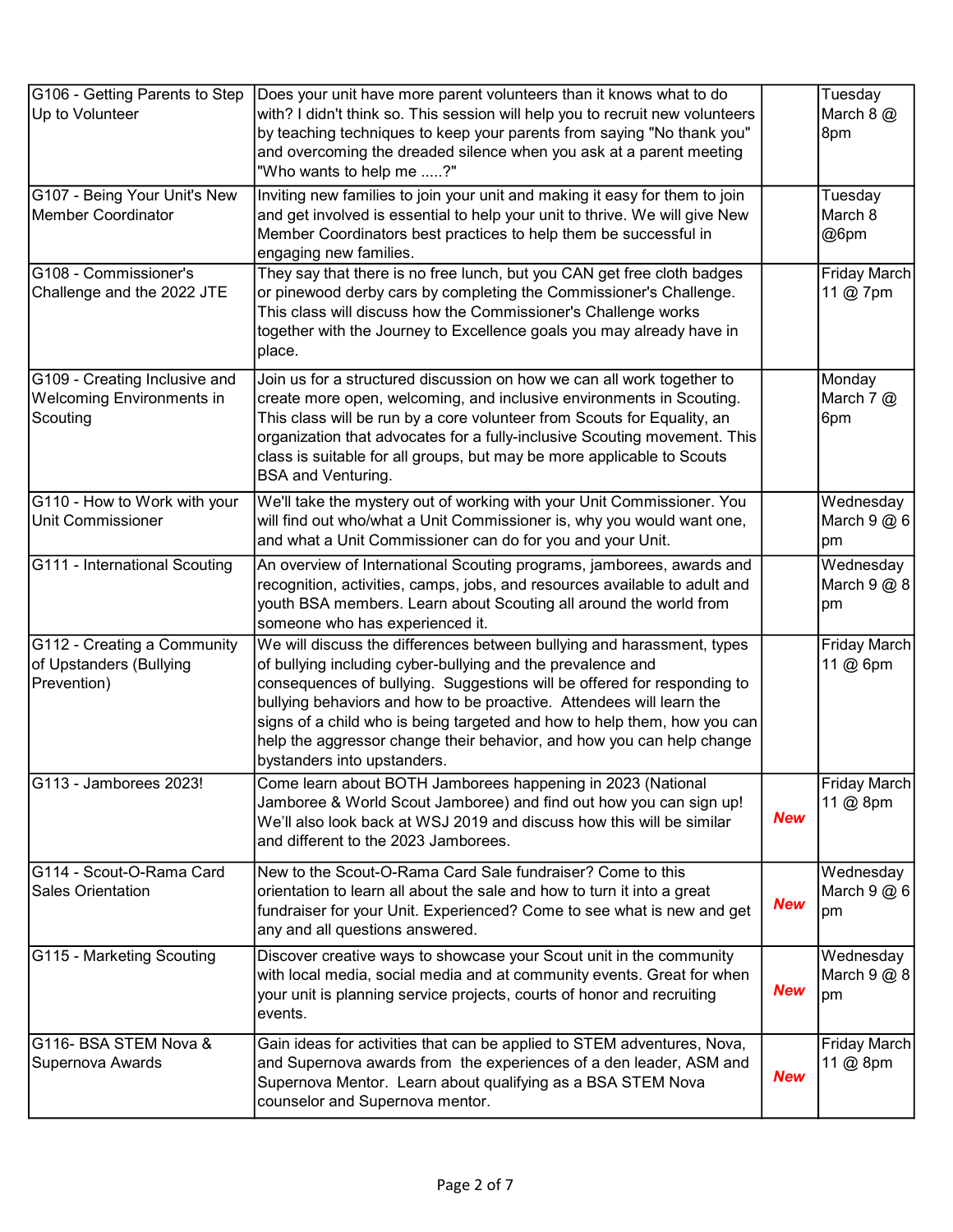| G120 - Knot Awards for Adults                                  | Have you seen scouters with colorful square knot patches on adult<br>uniforms? What are the Square Knot Awards that adult leaders can<br>earn? You may have already earned one as a Scout or Cub Scout. You<br>may have already completed the requirements just by running a<br>successful Scouts BSA or Cub Scout program. This class will review<br>training awards along with knots earned as a youth that can be worn on<br>the uniform as an adult leader.                                                                                                                                                        | <b>New</b> | Monday<br>March 7 @<br>8pm     |
|----------------------------------------------------------------|------------------------------------------------------------------------------------------------------------------------------------------------------------------------------------------------------------------------------------------------------------------------------------------------------------------------------------------------------------------------------------------------------------------------------------------------------------------------------------------------------------------------------------------------------------------------------------------------------------------------|------------|--------------------------------|
| G121 - The Origins of Scouting<br>and the Life of Baden-Powell | Have you ever wondered how Scouting began? Come learn about the life<br>and adventures of Lord Baden-Powell, and with the aid of original<br>pictures, get an insight into how he launched scouting in early 1900s<br>England. This led to one good deed and the foundation of the BSA!                                                                                                                                                                                                                                                                                                                                | <b>New</b> | Wednesday<br>March 9 @ 7<br>pm |
| G122 - BSA Cyber Chip for<br><b>Cyber Safety</b>               | Digital media has become a prominent part of our lives today. This<br>course focuses on providing cyber security awareness to scouts and<br>helps kick start the BSA Cyber Chip program in your unit. You will learn<br>ways to start the right conversation on cyber security and the essentials<br>of cyber safety. The course covers the grade-specific requirements of the<br>cyber chip program, and reviews its annual renewal process as scouts<br>transition to higher grade tiers. The goal of this course is to teach scouts<br>and scouters how to navigate in a stronger, smarter and safer way<br>online. | <b>New</b> | Wednesday<br>March 9 @ 8<br>pm |
|                                                                | <b>Cub Scouts</b>                                                                                                                                                                                                                                                                                                                                                                                                                                                                                                                                                                                                      |            | Scheduled                      |
|                                                                | <b>Offered In-Person Saturday March 5</b>                                                                                                                                                                                                                                                                                                                                                                                                                                                                                                                                                                              |            |                                |
| C130 Cub Scout Recruitment                                     | Discover the best practices of growing your pack. Learn about all the<br>resources available to you including training online, district and council<br>volunteers and professionals, incentives and free supplies from our<br>council. Bring your questions and we will do our best to get you the<br>answers.                                                                                                                                                                                                                                                                                                         |            | Saturday<br>March $5@$<br>11am |
| Scouts                                                         | C131- Knots and Ropes for Cub The cub scout adventure begins with the wonderful and magical<br>knowledge of knots and ropes. There are many fun and practical ways to<br>use knots and ropes to help you enjoy the outdoor experiences. Learn<br>how to teach this magic to your Cub Scouts.                                                                                                                                                                                                                                                                                                                           | <b>New</b> | Saturday<br>March 5 @<br>2pm   |
| C132 - How to Teach Whittlin'<br>Chip                          | Learn how to teach Cub Scouts how to safely handle and use a pocket<br>knife in an engaging manner, and guide them in earning their Whittlin'<br>Chip. This Course also covers knife safety for Scouts Toten' Chip                                                                                                                                                                                                                                                                                                                                                                                                     |            | Saturday<br>March $5@$<br>1pm  |
| C133-Cub Scout Songs and                                       |                                                                                                                                                                                                                                                                                                                                                                                                                                                                                                                                                                                                                        |            |                                |
| <b>Skits</b>                                                   | Bring the energy of your Pack meetings and campfires up a notch with<br>songs and skits. Learn why they are essential to Scout development,<br>how they support the aims of scouting, and walk away with specific<br>resources you can consult to up your entertainment game.                                                                                                                                                                                                                                                                                                                                          | <b>New</b> | Saturday<br>March 5 @<br>3pm   |
| C134 - First Aid for Cub Scouts                                | Learn how to introduce the topic of first aid to your Cub Scouts through<br>games and interactive activities.<br>The course shows a variety of new engineering activities for packs.                                                                                                                                                                                                                                                                                                                                                                                                                                   | <b>New</b> | Saturday<br>March $5@$<br>9am  |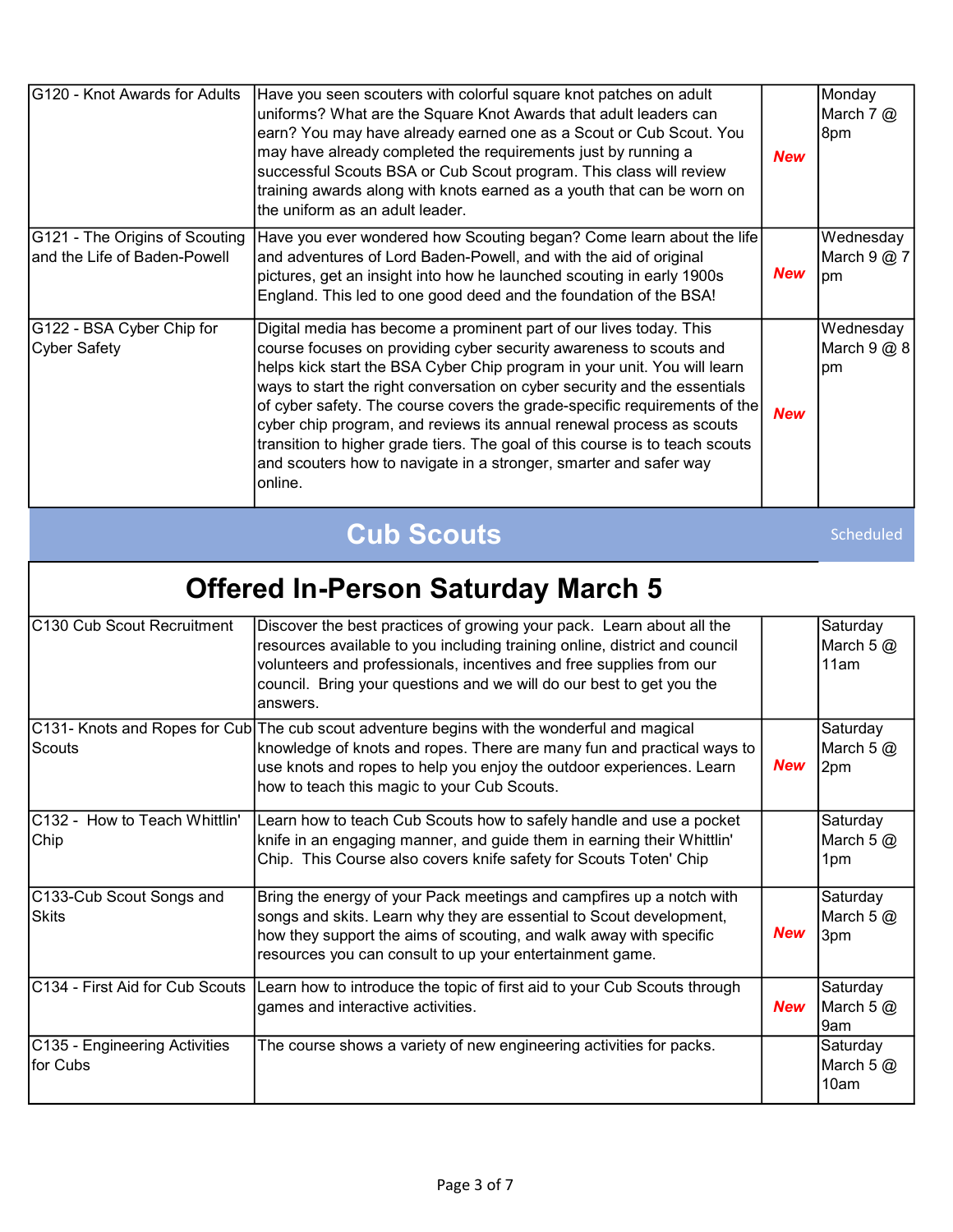| C136 - Den Leader Specific<br>Training (3 Hours)                                          | Are you a new Den Leader? Are you a Den Leader and not sure what to<br>do? This course will give you the necessary tools to run a fun and<br>successful den meeting. This Course meets the Position Training<br>requirements for Den Leaders. 3-hour class.                                                                                                                                                                                           |            | Saturday<br>March 5 @ 9-<br>11:50am |
|-------------------------------------------------------------------------------------------|-------------------------------------------------------------------------------------------------------------------------------------------------------------------------------------------------------------------------------------------------------------------------------------------------------------------------------------------------------------------------------------------------------------------------------------------------------|------------|-------------------------------------|
|                                                                                           | <b>Offered Virtually March 7-11</b>                                                                                                                                                                                                                                                                                                                                                                                                                   |            |                                     |
|                                                                                           | C101- Cubmaster Tips & Tricks Are you a new Cubmaster or an old pro looking to share ideas and keep<br>sharp? We will explore the job of Cubmaster, running meetings, how to<br>recruit and utilize Assistant Cubmasters, managing Leaders, working<br>with the Pack Committee, conflict management, creating a vision for your<br>Pack and more.                                                                                                     | <b>New</b> | Thursday<br>March 10 $@$<br>7pm     |
| C105 - Cub Scout Committee<br><b>Meetings with Pizzazz</b>                                | Come get practical tips to transform your Cub Scout Pack Committee<br>Meetings from the boring meeting which everyone dreads to something<br>more functional and fun. Committee meetings may never be as fun as<br>activities with your scouts but they are an essential component of a<br>successful pack. Come learn how to build a solid foundation for an<br>excellent Scouting program and pack.                                                 | <b>New</b> | Monday<br>March 7 @<br>6pm          |
| C110 - Cub Scout Service<br>Ideas                                                         | Even young Cubs can help others in need. Experience a Family Service<br>Event, a round robin of service activities appropriate for kids 5-11 yrs.<br>Learn how to host your own events within your packs and communities.                                                                                                                                                                                                                             |            | Friday March<br>11 @ 8pm            |
| C117 - Beyond Adventures:<br>More Awards for Cub Scouts<br>and their Leaders              | Beyond the required adventures, there are dozens of awards that our<br>Cub Scouts can earn. There are also many awards that Scouters serving<br>Cub Scouts can earn. Most of these awards are for individuals, but some<br>can be earned by groups too.                                                                                                                                                                                               |            | Tuesday<br>March $8$ $@$<br>8pm     |
| C118 - Creative Ways to<br>are NeuroAtypical and/or have<br><b>Invisible Disabilities</b> | Learning ways in which you can create and customize activities to create<br>Include and Engage Scouts that inclusion for the Neurodiverse community as well as those battling<br>invisible/visible disABILITIES. You will leave this course with a better<br>understanding of the concepts of visible/invisible ABILITIES and the<br>NeuroDiverse community as well as ways in which you can create<br>ENGAGING programs for Scouts of ALL ABILITIES. |            | Thursday<br>March 10 $@$<br>6pm     |

## Scouts BSA

Scheduled

# Offered In-Person Saturday March 5

| IS130 - Introduction to<br>Backpacking        | An introductory course on backpacking. What to pack, how to pack and<br>where to go! Backpacking gear options will be discussed and<br>demonstrated. 2-hour class                                                                                                                                         |            | Saturday<br>March 5 @ 2-<br>3:50pm   |
|-----------------------------------------------|-----------------------------------------------------------------------------------------------------------------------------------------------------------------------------------------------------------------------------------------------------------------------------------------------------------|------------|--------------------------------------|
| S131 - High Adventure Trip<br>Planning        | Tips for planning a successful high adventure trip - backpacking,<br>canoeing, Philmont, Northern Tier, Seabase, and Summit Bechtel<br>lReserve.                                                                                                                                                          |            | Saturday<br>March 5 $@$<br>1pm       |
| S132- Ultralight Backpacking<br>Basics        | We all love hiking and camping with an ultra light load because it allows<br>us to spend less time worrying about aches and pains. We can have<br>more time to enjoy the beautiful scenery around us. Come and learn how<br>you can lighten your load and volume and still keep safe and<br>lcomfortable. | <b>New</b> | Saturday<br>March 5 $@$<br>9am       |
| S133 - Introduction to<br>Wilderness Medicine | A beginning look at things encountered in wilderness medicine. Wound<br>care, altitude sickness, insect problems, basics for sprains and fractures.                                                                                                                                                       |            | Saturday<br>March 5 $@$<br>9am & 2pm |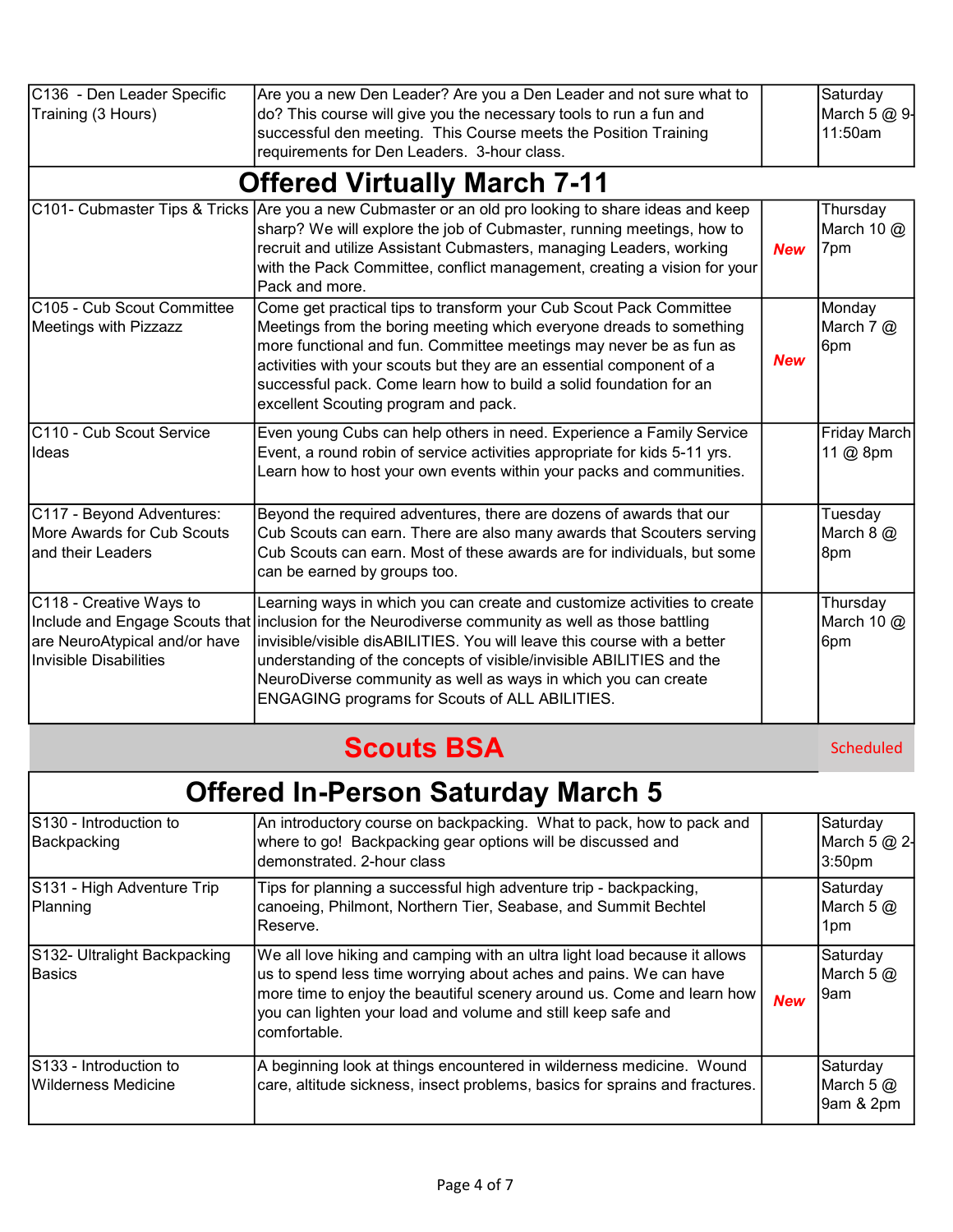| S134 - Knots 101                | Come learn how to tie the 7 Scouts BSA knots from an experienced                                                                            | Saturday     |
|---------------------------------|---------------------------------------------------------------------------------------------------------------------------------------------|--------------|
|                                 | Scouter. We'll also show you how to teach your Scouts to successfully                                                                       | March $5@$   |
|                                 | tie these knots in this hands-on course.                                                                                                    | 10am & 3pm   |
| S135 - Lashings                 |                                                                                                                                             | Saturday     |
|                                 | Learn how to tie two or more "sticks" together with wraps and fraps and                                                                     |              |
|                                 | some basic knots. You'll learn the lashings you need to make camp                                                                           | March $5@$   |
|                                 | gadgets and pioneering projects.                                                                                                            | 11am         |
|                                 | S136 - How to Teach the Totin' Learn how to teach scouts how to safely handle and use an axe in an                                          | Saturday     |
| Chip                            | engaging manner and guide them in earning their Totin' Chip. Knife                                                                          | March $5@$   |
|                                 | safety will be covered in class C132 "How to Teach Whittlin' Chip", so                                                                      | 2pm          |
|                                 | sign up for that as well                                                                                                                    |              |
| S137 - How to Teach the         | Learn how to teach scouts to safely build, start, monitor, and put out a                                                                    | Saturday     |
| Firem'n Chit                    | campfire. Guide them in earning their Firem'n Chit.                                                                                         | March $5@$   |
|                                 |                                                                                                                                             | 3pm          |
|                                 | S138 - How to Conduct a Board Ready to conduct a Board of Review? Take this class to hear the BSA                                           | Saturday     |
| of Review                       | requirements for conducting Boards of Review. Learn tips on questions                                                                       | March $5@$   |
|                                 | to ask at different levels, how to set a Scout at ease, time management,                                                                    | 9am          |
|                                 | and much more. Inspire other parents to help with Scout Advancement                                                                         |              |
|                                 | and even prepare to head up an Eagle Board of Review. We will also                                                                          |              |
|                                 | review the videoconferencing guidelines for Boards of Reviews.                                                                              |              |
|                                 |                                                                                                                                             |              |
| S139 - Outdoor Ethics and       | A component of outdoor ethics is included in every rank in both Cub                                                                         | Saturday     |
| Leave No Trace                  | Scouts and Scouts BSA. Leave no Trace encompasses way more than                                                                             | March $5@$   |
|                                 | simply Trashing your Trash. Join us for an introduction into this vital topic                                                               |              |
|                                 |                                                                                                                                             | 1pm          |
|                                 | that every scout and adult leader should be embracing.                                                                                      |              |
| S140 - Teaching the             | This short course explains how you can apply to be a Merit Badge                                                                            | Saturday     |
| Engineering and Inventing Merit | Counselor and how to work with Scouts. We are in the heart of Silicon                                                                       | March $5@$   |
| <b>Badges</b>                   | Valley, so we will cover Engineering-related badges, Robotics, Drafting,                                                                    | 11am         |
|                                 | Entrepreneurship, and Inventing.                                                                                                            |              |
| S141 - How to Teach             | An introduction to this Eagle-required alternative to Environmental                                                                         | Saturday     |
| Sustainability Merit Badge      | Science Merit Badge. This session provides an overview of the                                                                               | March 5 @    |
|                                 | Sustainability Merit Badge Requirements including a discussion of                                                                           | 1pm          |
|                                 | sustainability and the history of sustainability. Each participant will                                                                     |              |
|                                 | receive a copy of the PowerPoint presentation at the end of the class.                                                                      |              |
| S142 - Prepare for Snow         | Introduction to snow camping: Dress for success in snow, what and how                                                                       | Saturday     |
|                                 |                                                                                                                                             |              |
| Camping                         | to pack for snow camping, and shelter in snow. Includes minimizing<br>body heat loss, maintaining body temperature equilibrium, dressing in | March 5 $@$  |
|                                 | layers, fabrics to use and fabrics to avoid, thermal barriers, the Ten                                                                      | 2pm          |
|                                 |                                                                                                                                             |              |
|                                 | Essentials for Winter Camping, keeping costs low, and pertinent tips on                                                                     |              |
|                                 | snow camping with Scouts. Each participant will receive a copy of the                                                                       |              |
|                                 | PowerPoint presentation at the end of the class.                                                                                            |              |
|                                 | <b>Offered Virtually March 7-11</b>                                                                                                         |              |
|                                 | S103 - Patrol-based Cooking: a Learn how to effectively enable your grubmaster to plan, execute, and                                        | Monday       |
| Path to Success                 | delegate a successful culinary experience on campouts. Discussion will                                                                      | March 7 @    |
|                                 | include tips for dehydrated food, packing your cooler, planning ahead,                                                                      | 7pm          |
|                                 | and suggested recipes.                                                                                                                      |              |
| S104 - What is the Order of the | The Order of the Arrow is the Honor Society of Scouting devoted to                                                                          | Thursday     |
| Arrow?                          | cheerful service. Young OA members will explain the benefits of                                                                             | March 10 $@$ |
|                                 | membership in the Order for the youth in your Troop and how they can                                                                        | 8pm          |
|                                 | enrich your program.                                                                                                                        |              |
|                                 |                                                                                                                                             |              |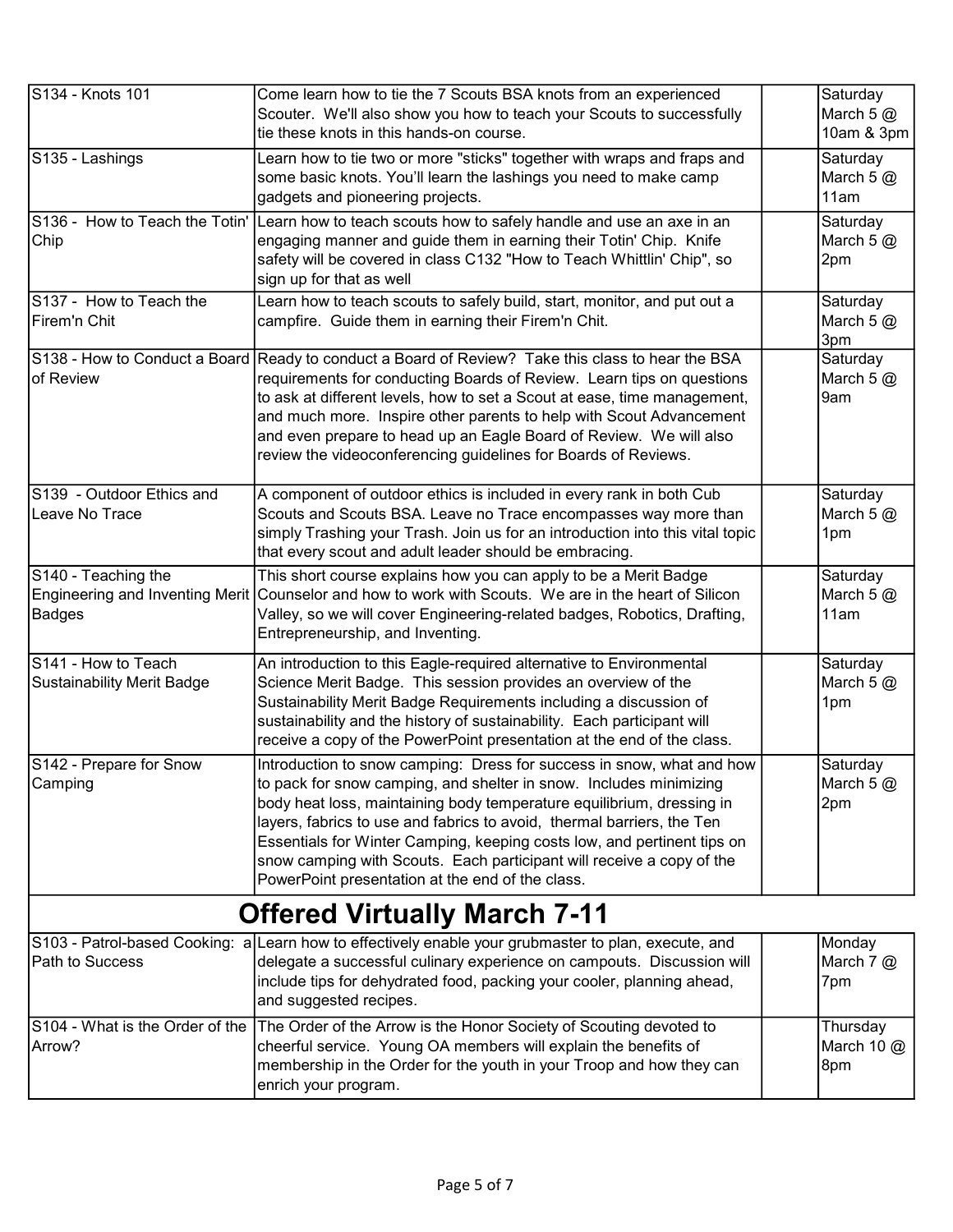| S105 - Retaining Youth In<br><b>Scouting Programs</b>                             | Is your Unit struggling to keep Scouts involved with the program? Do<br>you have older Scouts that show up to meetings or outings but generally<br>seem bored? Do you have Scouts that express interest in the program<br>but always seem to have a conflict that prevents their participation? Well<br>then come on over and let's talk about ideas that could help reignite<br>enthusiasm for the older youth and plant the seeds for long-term interest<br>and retention within the younger youth and their families.                             |            | Tuesday<br>March 8 @<br>7pm     |
|-----------------------------------------------------------------------------------|------------------------------------------------------------------------------------------------------------------------------------------------------------------------------------------------------------------------------------------------------------------------------------------------------------------------------------------------------------------------------------------------------------------------------------------------------------------------------------------------------------------------------------------------------|------------|---------------------------------|
| S106 - How to Build a Strong<br><b>Troop Committee</b>                            | Proven strategies that can help your committee recruit, engage, and use<br>the varied strengths of the parents to improve troop function and<br>mentorship of the youth.                                                                                                                                                                                                                                                                                                                                                                             | <b>New</b> | Monday<br>March 7 @<br>8pm      |
| S107 - Creating a Venturing<br>Crew as a Troop's partner                          | Venturing is a powerful tool to retain your older youth, recruit new youth<br>who don't fit well with Scouts BSA, and offer advanced adventure and<br>growth opportunities. Learn how to add Venturing to your local Scouting<br>group.                                                                                                                                                                                                                                                                                                              |            | Tuesday<br>March 8 @<br>6pm     |
| S108 - How to be a Counselor<br>for the new Citizenship in<br>Society Merit Badge | Citizenship in Society will become an Eagle-required badge on July 1,<br>2022; many counselors skilled in listening and guiding discussions are<br>needed. This class will explain the new Citizenship In Society MB<br>Counselor guidelines, resources, and tips, including the BSA's Diversity,<br>Equity, and Inclusion vision, mission, and goal.                                                                                                                                                                                                | <b>New</b> | Wednesday<br>March $9@6$<br>pm  |
| S109 - Scoutbook 101 for<br>Troops                                                | An interactive discussion of the use of Scoutbook to manage<br>advancement in your troop.                                                                                                                                                                                                                                                                                                                                                                                                                                                            |            | Thursday<br>March 10 @<br>6pm   |
| S110 - Foot Care on High<br><b>Adventure Treks</b>                                | This course covers the painful topics of blisters and foot rot - conditions<br>that can put quite a damper on a high adventure trek. The typical<br>remedies for blisters don't always work well on an eleven day Philmont<br>trek. And foot rot at Northern Tier is not a medical condition covered in<br>first aid classes. Come learn what the rangers at Philmont and medics<br>at Northern Tier do for these foot problems, and what you can do to<br>prevent these conditions from occurring to your own feet, and to those of<br>your Scouts. |            | Tuesday<br>March 8 @<br>7pm     |
| S111 - Hygiene on the Trail                                                       | This class covers hygiene, from simple overnight camp-outs to treks in<br>the backwoods, with information on hygiene for girls and women. The<br>class provides solutions to many of the common (and not so common)<br>hygiene problems that scouters face that aren't discussed elsewhere.<br>Find out how to identify hygiene problems and learn about options when<br>the common guidelines don't work!                                                                                                                                           |            | Thursday<br>March 10 @<br>7pm   |
| S113 - Scoutmaster's Minutes                                                      | How to make the most of your one minute and to give your Scouts<br>something to think about.                                                                                                                                                                                                                                                                                                                                                                                                                                                         |            | Tuesday<br>March 8 @<br>8pm     |
| S114 - Scoutmaster's<br>Conferences                                               | How to make Scoutmaster's Conferences fun for both you and the<br>scout.                                                                                                                                                                                                                                                                                                                                                                                                                                                                             |            | Thursday<br>March 10 $@$<br>6pm |
| S115 - The Perils of Nature                                                       | Learn how to effectively deal with any perils that nature might throw at<br>you along the trail. Learn how to minimize incidents with bears, snakes,<br>skunks, raccoons, deer, elk, wild boars, spiders, bugs, poison oak, and<br>more! Treatment options for bites and poison oak rashes will also be<br>covered.                                                                                                                                                                                                                                  |            | <b>Friday March</b><br>11 @ 7pm |